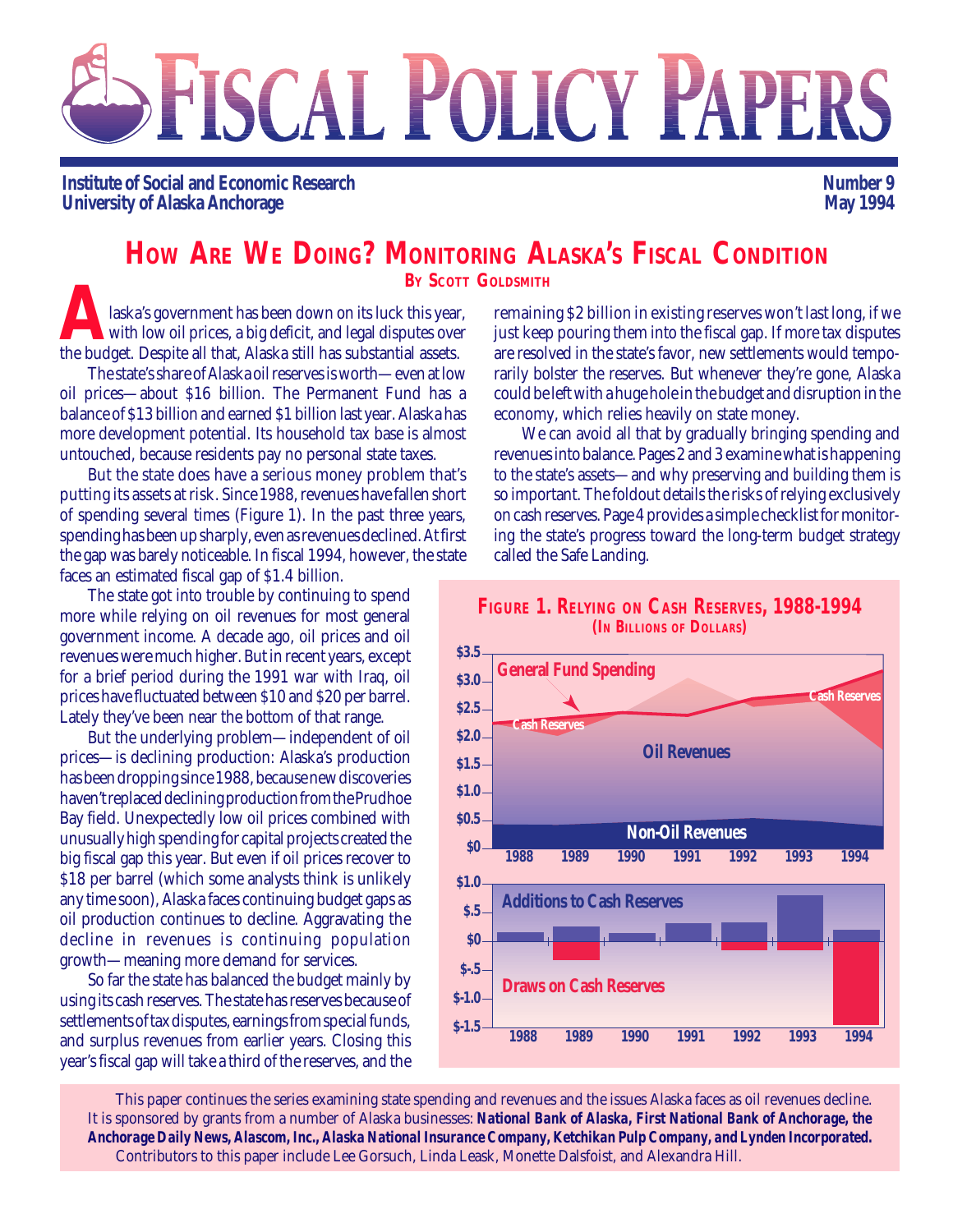#### **Why Is It Important to Build Assets?**

ssets are wealth. Some assets, like cash or savings accounts, are financial; some, like houses or property, are physical. Others—education, for instance—are less tangible. Generally, the more assets you have, the better th accounts, are financial; some, like houses or property, are physical. Others—education, for instance—are less quality of your life.

The wealth of a state also consists of financial, physical, and intangible assets. One of the most important assets of a state is its tax base—because the size of the tax base determines the state's capacity to fund education and other services.

In Alaska, much of the tax base is natural resources—the most valuable of which is oil. Alaska is unique among states because it owns a good share of the state's natural resources, including the North Slope oil fields. The state therefore owns much of the tax base, and the oil reserves are treated as a state asset. In other states the tax base is mainly in private hands.

All states monitor their tax bases to gauge the health of their economies. In Alaska, because the state owns natural resources, another important measure of economic health is the value of the state's assets. Table 1 shows selected state financial assets: cash reserves, potential settlements from tax disputes, the Permanent Fund, and the state's share of oil reserves. (Examples of state assets not shown are pension funds and the Alaska Housing Finance Corporation's mortgage portfolio.)

Alaska's \$34 billion in financial assets could generate more than \$1.5 billion in annual sustainable revenues for the state. That's a large amount, but it falls far short of the \$3.75 billion the state will spend this year. In fact, the state used some of its assets—cash reserves—to help pay for this year's spending. That's like a person without a job living off his savings and not looking for work—because even as Alaska dips into its assets to pay bills, it's not levying any new taxes or looking for other ways to increase non-oil revenues.

Use of the cash reserves is one reason the value of Alaska's assets dropped between 1993 and 1994. The more significant reason is that the value of the oil reserves declined—a result mostly of much lower oil prices, but also of ongoing production reducing the size of the known reserves.

Still, even at low oil prices, oil is Alaska's biggest asset. But we're producing more oil than we're discovering. How well Alaska maintains its assets and tax base depends on how successful the oil industry is in replacing lost oil production, and how well the state converts the declining oil reserves into a growing Permanent Fund (Figure 2).

Table 2 is a simplified 1994 financial statement for Alaska, showing revenues and expenditures from the state's major financial accounts. (These figures are estimates because fiscal 1994 is not yet complete.) Although most government activities are funded out of the General Fund, we need to look at all funds to get a clear picture of the state's fiscal condition.

*• The shortfall in all funds together (\$800 million) was less than the shortfall in just the General Fund (\$1.4 billion) because more money came into the Permanent Fund (in oil revenues and in earnings) than the state paid out in dividends.*

*• The state's investment earnings were nearly as large as its oil revenues in fiscal 1994—which underscores the importance of building state assets to help replace oil revenues.*

#### have gone into this account. Recently the legislature reached a tentative agreement to satisfy the court order and re-appropriate the money.

*Permanent Fund Earnings Reserve:* Holds earnings not needed to pay dividends or inflation-proof the Permanent Fund. Money in this account is available to be spent on government programs or redeposited in the Permanent Fund. This reserve grows when the earnings of the Permanent Fund are large.

**Potential Settlements:** An estimate of the value today of payments the state might receive from future settlements of tax and other disputes about past oil production and bonus sales. It is a subjective estimate which assumes that the state will receive 50 cents for every dollar claimed. This account declines as disputes are settled and the proceeds are deposited in the cash reserves.

**Permanent Fund:** By law a portion of royalties from the sale of state-owned natural resources goes into this fund. Most growth now results from reinvestment of a portion of the fund's earnings, which is known as inflation-proofing. In earlier years, special legislative appropriations were important sources of growth. This figure excludes unrealized capital gains and the earnings reserve.

**Value of State Share, Oil Reserves:** The value today of tax and royalty payments the state can expect to receive in future years, based on oil prices and state estimates of current oil reserves. The balance falls as oil is produced and sold, and increases when new reserves are discovered. Since the start of North Slope production, the state has added about one barrel of oil to reserves for every two barrels produced.

#### **TABLE 1. TRACKING THE VALUE OF MAJOR STATE ASSETS (IN BILLIONS OF DOLLARS)**

| <b>FISCAL</b> | <b>TOTAL</b>   | C <sub>ASH</sub> | <b>POTENTIAL</b>   | <b>PERMANENT</b> | <b>VALUE, STATE</b> |
|---------------|----------------|------------------|--------------------|------------------|---------------------|
| <b>YEAR</b>   |                | <b>RESERVES</b>  | <b>SETTLEMENTS</b> | <b>FUND</b>      | <b>SHARE OIL</b>    |
| 1988          | \$34.3         | S.8              | \$3.3              | \$8.6            | \$21.6              |
| 1989          | 30.8           | .9               | 3.4                | 9.2              | 17.3                |
| 1990          | 38.1           | 1.1              | 3.6                | 9.9              | 23.5                |
| 1991          | 48.1           | 1.4              | 3.6                | 10.9             | 32.2                |
| 1992          | 41.3           | 2.3              | 3.5                | 11.7             | 23.8                |
| 1993          | 41.8           | 3.0              | 3.0                | 12.4             | 23.4                |
| 1994 (est)    | $33.8\text{V}$ | $1.9\downarrow$  | 3.0                | 13.0             | $15.9\text{J}$      |

**Cash Reserves:** Includes General Fund, Constitutional Budget Reserve, and Permanent Fund Earnings Reserve

*General Fund:* Funds general government operations and holds cash reserves not specifically allocated to some other account. In recent years the general fund has included excess revenues from prior years and special purpose accounts, such as the Railbelt Energy Fund.

*Constitutional Budget Reserve:* Established by the legislature to hold cash received from settlements of tax and royalty disputes with oil companies; to be used when regular revenues fall below the previous year's spending. In early 1994 the Alaska Supreme Court ruled that the legislature had illegally appropriated money that should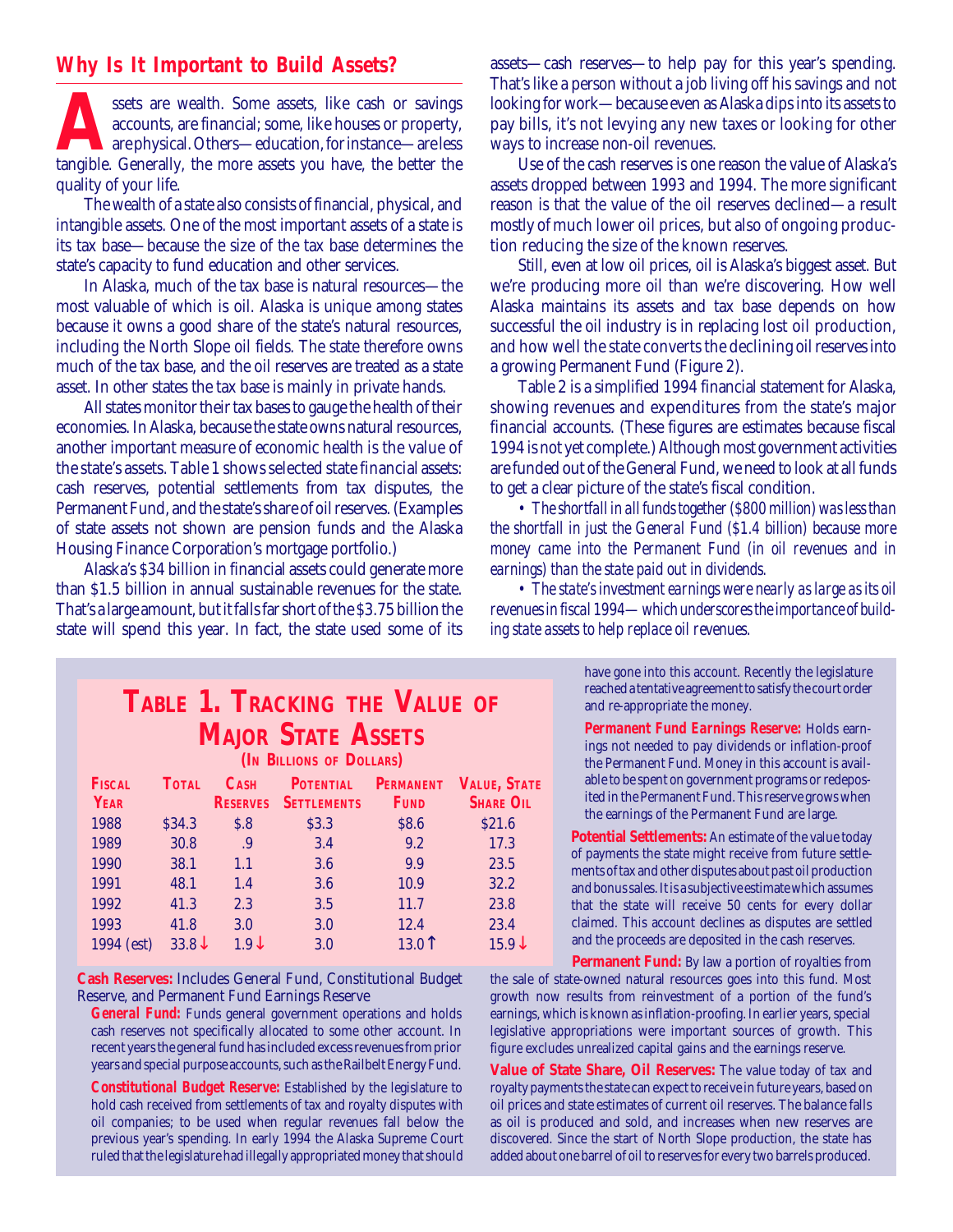## **TABLE 2. WHAT HAPPENED THIS YEAR?**

#### **An Abbreviated, Consolidated Financial Statement, 1994 (Billions of Dollars)**

|                                                                                                                                                                     | <b>GENERAL</b><br><b>FUND</b>     | ALL<br><b>FUNDS</b> <sup>b</sup>          |                                                                                                                                                                                                                                                                                                                                                                                                                                                                                                                |
|---------------------------------------------------------------------------------------------------------------------------------------------------------------------|-----------------------------------|-------------------------------------------|----------------------------------------------------------------------------------------------------------------------------------------------------------------------------------------------------------------------------------------------------------------------------------------------------------------------------------------------------------------------------------------------------------------------------------------------------------------------------------------------------------------|
| <b>REVENUES</b><br><b>Current Oil Production</b><br>Net Investment Earnings <sup>a</sup><br><b>All Other Sources</b><br><b>Total Revenues</b>                       | \$1.35<br>0.05<br>0.40<br>1.80    | \$1.55<br>1.00<br>0.40<br>2.95            | Investment earnings from the Permanent Fund, cash reserves, and other<br>accounts produced almost as much revenue as the sale of oil. Oil revenues were<br>down an estimated 40 percent between 1993 and 1994. All other revenue<br>sources contributed about 10 percent of the total; such revenues have been flat<br>in recent years.                                                                                                                                                                        |
| <b>SPENDING</b><br><b>General Fund Operating</b><br><b>General Fund Capital</b><br><b>Permanent Fund Dividend</b><br><b>Total Spending</b>                          | S <sub>2.40</sub><br>0.80<br>3.20 | S <sub>2.40</sub><br>0.80<br>0.55<br>3.75 | The operating budget was unchanged but the capital budget was up about<br>\$300 million in 1994, resulting in a \$3.2 billion state general fund budget.<br>Spending for Permanent Fund dividends will be about \$550 million, up about<br>\$50 million from last year.                                                                                                                                                                                                                                        |
| <b>ASSETS</b><br><b>Oil Reserves: State Share</b><br><b>Cash Reserves</b><br><b>Permanent Fund Principal</b><br><b>Potential Settlements</b><br><b>Total Assets</b> |                                   | \$15.90<br>1.90<br>13.00<br>3.00<br>33.80 | The value of Alaska's assets dropped about \$8 billion between 1993 and 1994,<br>mostly because the value of the state's share of oil reserves was down-because<br>of lower oil prices but also because the size of the reserves fell. The draw on cash<br>reserves necessary to fill the general fund fiscal gap was partially offset by an<br>increase in the Permanent Fund balance. The value of potential settlements was<br>unchanged, because interest on disputed amounts offset settlements realized. |

*<sup>a</sup> Excludes \$350 million in Permanent Fund earnings needed to inflation proof the fund.*

*<sup>b</sup> Includes the Unrestricted General Fund, Constitutional Budget Reserve, Permanent Fund Earnings Reserve, State Share of Oil Reserves, Potential Settlements, and Permanent Fund.*

# **FIGURE 2. TRANSFORMING OIL RESERVES INTO SUSTAINABLE ASSETS**

Alaska's oil reserves are getting smaller. Since North Slope production began in 1977, roughly one barrel in new discoveries has been added for every two barrels produced. Alaskans recognized in the 1970s that oil wealth wouldn't last forever. One of the reasons they voted to create the Permanent Fund was to convert part of that oil wealth into an asset that could help sustain essential government services when the oil was gone. The graphs show progress toward that goal over the past 15 years. In any given year, most oil revenues go into current spending, but a percentage goes into the Permanent Fund. In the past the legislature also made special appropriations to the fund.

The value of the state's share of oil reserves is shown as estimated future royalties and taxes. That value has fluctuated with oil prices. It was \$50 billion through the early 1980s, when the reserves were larger and oil prices tripled creating huge increases in the state's potential royalties and taxes. Today, with diminished reserves and low oil prices, the value to the state is about \$16 billion.

The Permanent Fund has been more stable but smaller. Today, however, with a principal of \$13 billion, it is nearly as valuable as the oil reserves—and soon it will overtake oil as the state's biggest asset. If we put more money into the fund now, its future earnings will be higher—when we'll need them to help replace oil revenues.